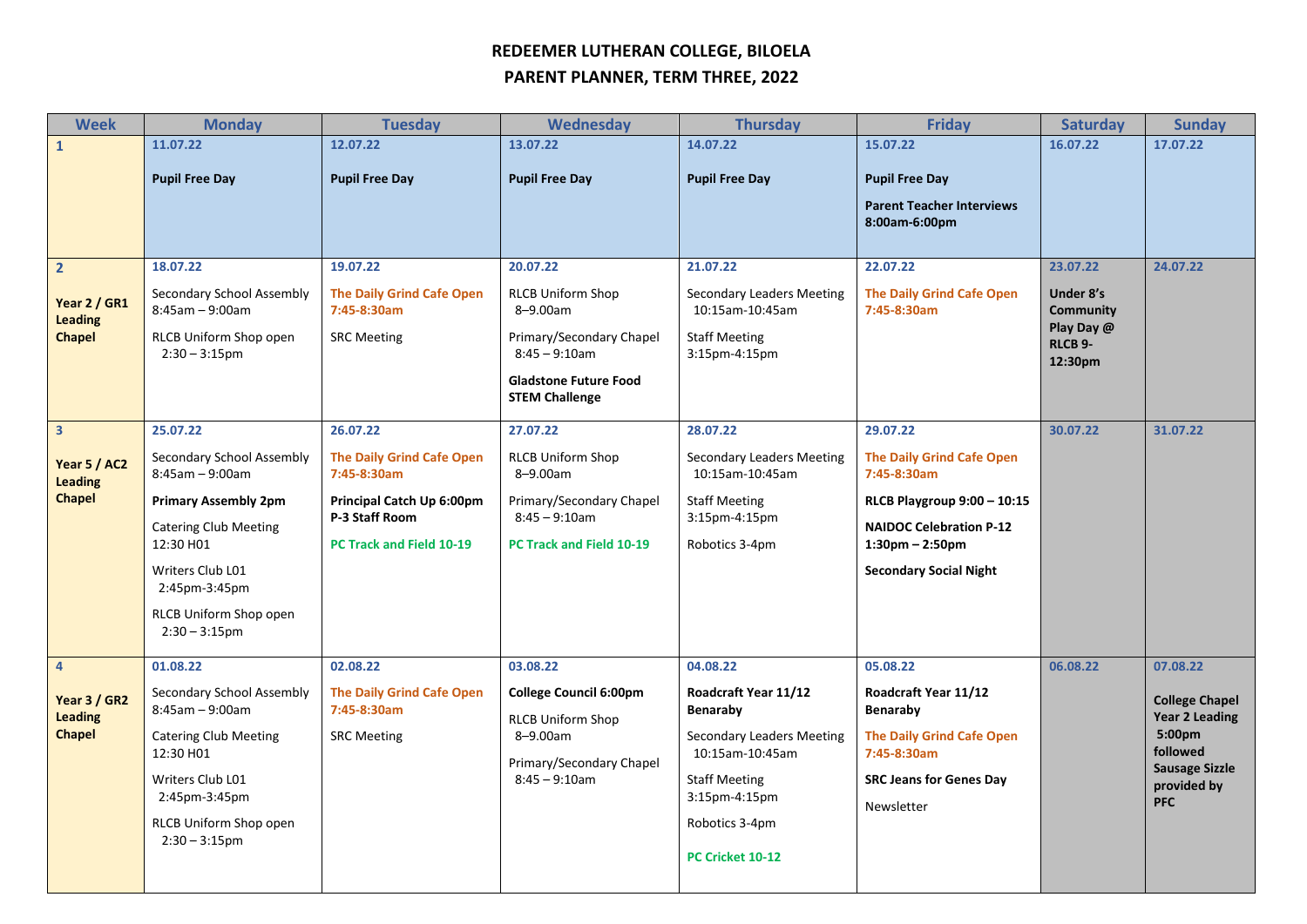| $5\overline{5}$                                                                                           | 08.08.22                                                                                                                                                                                                                                                                    | 09.08.22                                                                                                                     | 10.08.22                                                                                                                                           | 11.08.22                                                                                                                                                                                   | 12.08.22                                                                                                                                                                                  | 13.08.22 | 14.08.22 |
|-----------------------------------------------------------------------------------------------------------|-----------------------------------------------------------------------------------------------------------------------------------------------------------------------------------------------------------------------------------------------------------------------------|------------------------------------------------------------------------------------------------------------------------------|----------------------------------------------------------------------------------------------------------------------------------------------------|--------------------------------------------------------------------------------------------------------------------------------------------------------------------------------------------|-------------------------------------------------------------------------------------------------------------------------------------------------------------------------------------------|----------|----------|
| Year 6 / AC1<br><b>Leading</b>                                                                            | <b>Super Science Circus Show</b><br>1:45pm                                                                                                                                                                                                                                  | Year 5 Camp Fairbairn<br>Emerald                                                                                             | Year 5 Camp Fairbairn<br><b>Emerald</b>                                                                                                            | Year 5 Camp Fairbairn<br><b>Emerald</b>                                                                                                                                                    | Year 5 Camp Fairbairn<br><b>Emerald</b>                                                                                                                                                   |          |          |
| <b>Chapel</b>                                                                                             | PFC Meeting 7:00pm<br>Secondary School Assembly<br>$8:45am - 9:00am$<br><b>Catering Club Meeting</b><br>12:30 H01                                                                                                                                                           | <b>The Daily Grind Cafe Open</b><br>7:45-8:30am<br><b>Principal Catch Up 6:00pm</b><br>Year 4-6 Parents<br><b>Staff Room</b> | <b>RLCB Uniform Shop</b><br>8-9.00am<br>Primary/Secondary Chapel<br>$8:45 - 9:10$ am                                                               | <b>Secondary Leaders Meeting</b><br>10:15am-10:45am<br><b>Staff Meeting</b><br>3:15pm-4:15pm<br>Robotics 3-4pm                                                                             | RLCB Playgroup 9:00 - 10:15<br><b>The Daily Grind Cafe Open</b><br>7:45-8:30am                                                                                                            |          |          |
|                                                                                                           | Writers Club L01<br>2:45pm-3:45pm<br>RLCB Uniform Shop open<br>$2:30 - 3:15$ pm                                                                                                                                                                                             | PC Cricket 13-15 Yrs                                                                                                         |                                                                                                                                                    |                                                                                                                                                                                            |                                                                                                                                                                                           |          |          |
| $6\overline{6}$<br>Year 1 / GR1<br><b>Leading</b><br><b>Chapel</b>                                        | 15.08.22<br>Secondary School Assembly<br>$8:45am - 9:00am$<br><b>Catering Club Meeting</b><br>12:30 H01<br>Writers Club L01<br>2:45pm-3:45pm<br>RLCB Uniform Shop open<br>$2:30 - 3:15$ pm                                                                                  | 16.08.22<br><b>The Daily Grind Cafe Open</b><br>7:45-8:30am<br><b>SRC Meeting</b>                                            | 17.08.22<br><b>RLCB Uniform Shop</b><br>8-9.00am<br>Primary/Secondary Chapel<br>$8:45 - 9:10am$                                                    | 18.08.22<br>Secondary Leaders Meeting<br>10:15am-10:45am<br><b>Staff Meeting</b><br>3:15pm-4:15pm<br>Robotics 3-4pm                                                                        | 19.08.22<br><b>The Daily Grind Cafe Open</b><br>7:45-8:30am                                                                                                                               | 20.08.22 | 21.08.22 |
| $\overline{7}$<br>Year 4 / AC2<br><b>Leading</b><br><b>Chapel</b><br><b>Book Fair</b><br><b>Book Week</b> | 22.08.22<br><b>Book Fair</b><br>Theme: Dreaming with eyes<br>open<br>Secondary School Assembly<br>$8:45am - 9:00am$<br><b>Catering Club Meeting</b><br>12:30 H01<br>Writers Club L01<br>2:45pm-3:45pm<br>RLCB Uniform Shop open<br>$2:30 - 3:15$ pm<br><b>CAP Athletics</b> | 23.08.22<br><b>The Daily Grind Cafe Open</b><br>7:45-8:30am<br><b>CAP Athletics</b>                                          | 24.08.22<br><b>RLCB Uniform Shop</b><br>8-9.00am<br>Primary/Secondary Chapel<br>$8:45 - 9:10$ am<br><b>Biloela Dance Festival 24-</b><br>31 August | 25.08.22<br>Newsletter<br><b>Secondary Leaders Meeting</b><br>10:15am-10:45am<br><b>Staff Meeting</b><br>3:15pm-4:15pm<br>Robotics 3-4pm<br><b>Biloela Dance Festival 24-</b><br>31 August | 26.08.22<br><b>The Daily Grind Cafe Open</b><br>7:45-8:30am<br><b>Grandparents Day</b><br><b>SRC Disco</b><br><b>Late Night Shopping</b><br><b>Biloela Dance Festival 24-31</b><br>August | 27.08.22 | 28.08.22 |